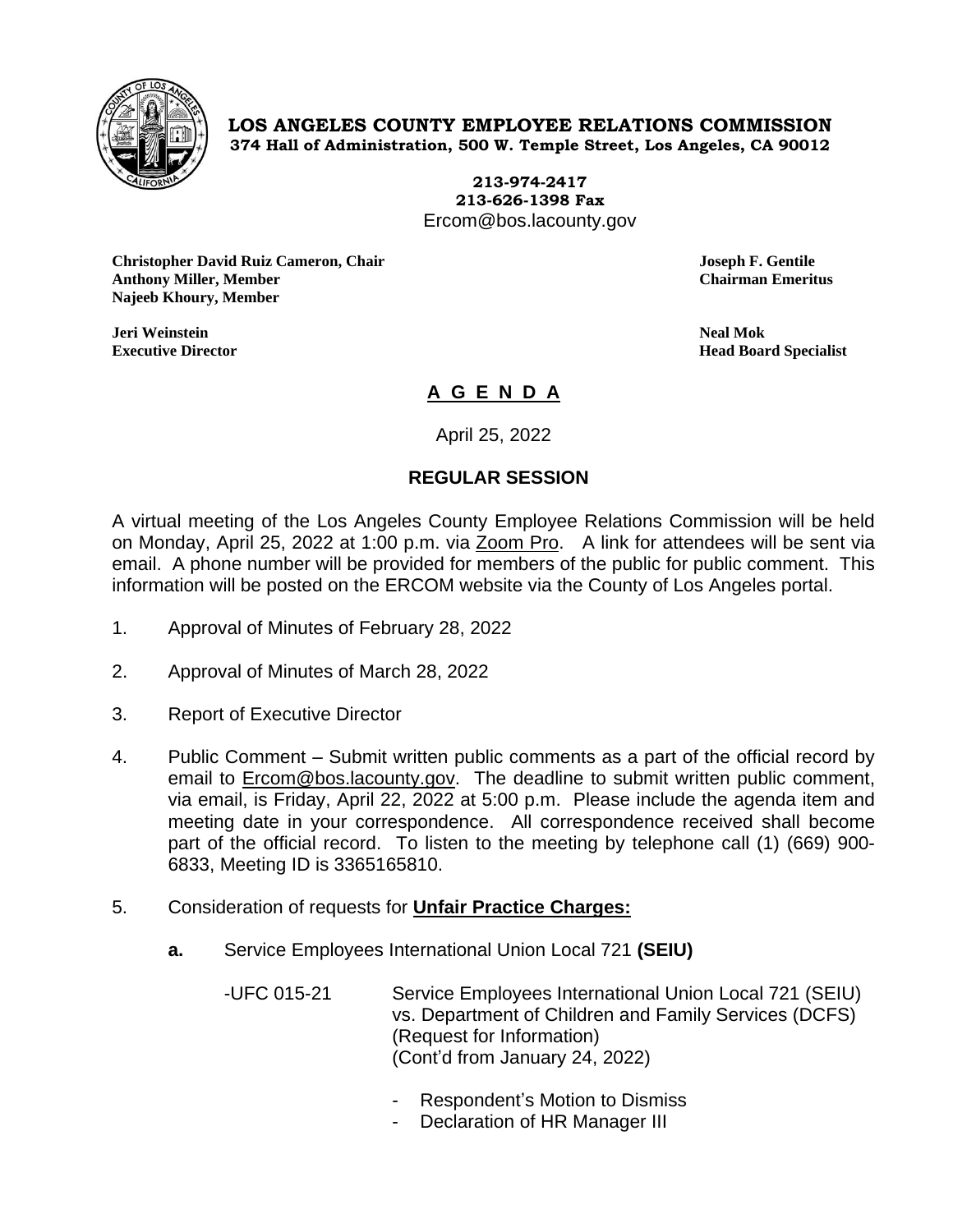| <b>AGENDA</b> |                                                   | Page 2                                                                                                                                                                         | April 25, 2022 |  |  |
|---------------|---------------------------------------------------|--------------------------------------------------------------------------------------------------------------------------------------------------------------------------------|----------------|--|--|
| NEW           | -UFC 008-22                                       | Service Employees International Union Local 721 (SEIU)<br>vs. Department of Health Services (DHS)<br>(Union Workplace Access Restrictions)                                     |                |  |  |
| NEW           | -UFC 009-22                                       | Service Employees International Union Local 721 (SEIU)<br>vs. Department of Health Services (DHS)<br>(Interference & Union Workplace Access Restrictions)                      |                |  |  |
| NEW           | -UFC 010-22                                       | Service Employees International Union Local 721 (SEIU)<br>vs. Department of Health Services (DHS)<br>(Union Workplace Access Restrictions)                                     |                |  |  |
| b.            | Los Angeles County Public Defenders Union (LAPDU) |                                                                                                                                                                                |                |  |  |
|               | -UFC 002-22                                       | Los Angeles County Public Defenders Union (LAPDU)<br>vs. Los Angeles County Public Defender's Office (PD)<br>(Unilateral Workload Change)<br>(Cont'd from February 28, 2022)   |                |  |  |
|               | -UFC 003-22                                       | Los Angeles County Public Defenders Union (LAPDU)<br>vs. Los Angeles County Public Defender's Office (PD)<br>(Workplace Posters)<br>(Cont'd from February 28, 2022)            |                |  |  |
| C.            | Association of Deputy District Attorneys (ADDA)   |                                                                                                                                                                                |                |  |  |
|               | -UFC 004-22                                       | Association of Deputy District Attorneys (ADDA)<br>vs. Los Angeles County District Attorney's Office (DA)<br>(Punitive Transfers)<br>(Cont'd from February 28, 2022)           |                |  |  |
|               |                                                   | - Amended Unfair Practice Charge                                                                                                                                               |                |  |  |
|               | -UFC 005-22                                       | Association of Deputy District Attorneys (ADDA)<br>vs. Los Angeles County District Attorney's Office (DA)<br>(Request for Information)<br>(Cont'd from February 28, 2022)      |                |  |  |
|               |                                                   | - Amended Unfair Practice Charge                                                                                                                                               |                |  |  |
| d.            | Union of American Physicians and Dentists (UAPD)  |                                                                                                                                                                                |                |  |  |
|               | -UFC 007-22                                       | Union of American Physicians and Dentists (UAPD)<br>vs. Department of Health Services (DHS)<br>(Anesthesiologist Compensation Rate Dispute)<br>(Cont'd from February 28, 2022) |                |  |  |
|               |                                                   | -Respondent's Motion to Dismiss                                                                                                                                                |                |  |  |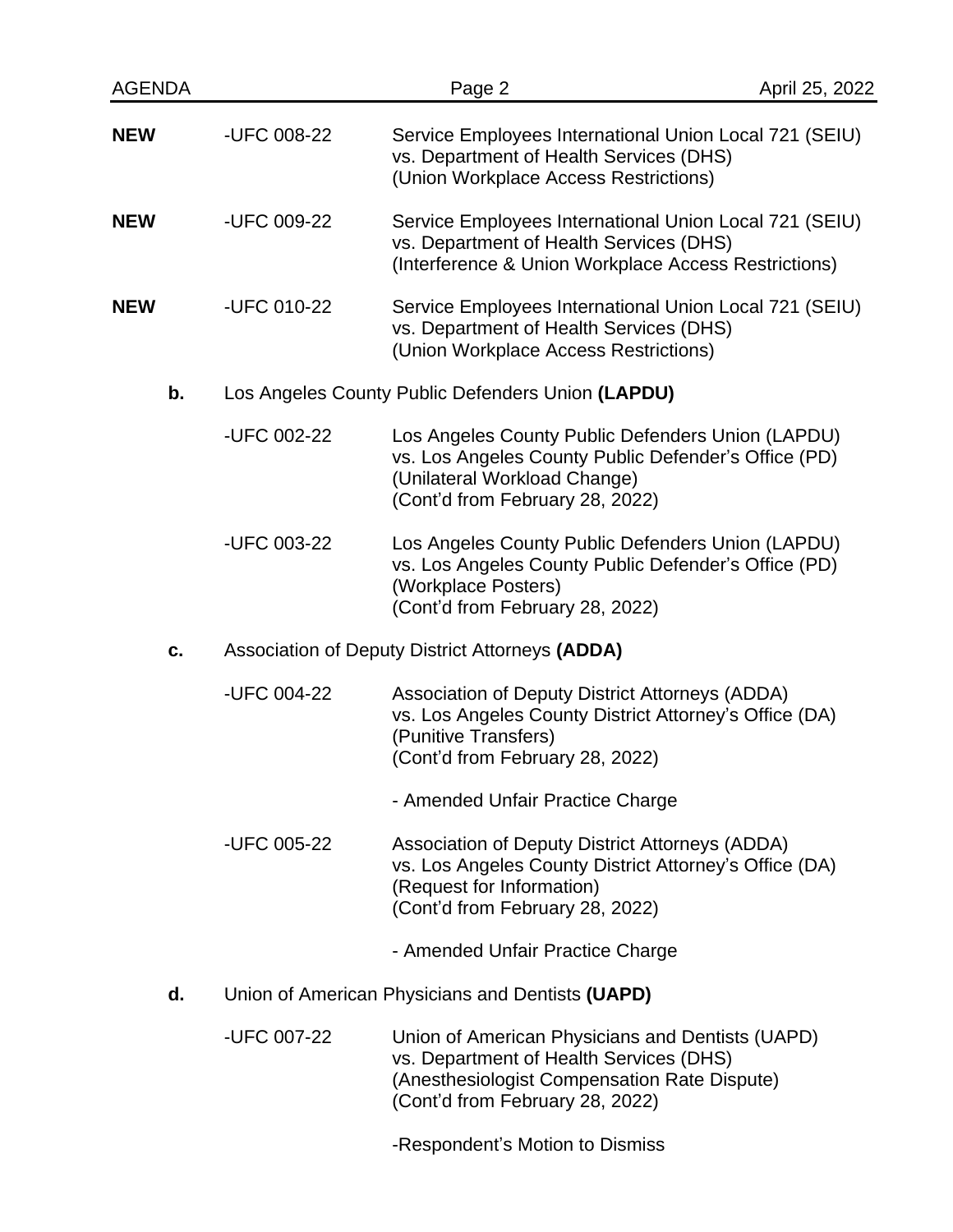| <b>AGENDA</b> |                                                                 |                                                   | Page 3                                                                                                                                                                                                                                | April 25, 2022 |  |
|---------------|-----------------------------------------------------------------|---------------------------------------------------|---------------------------------------------------------------------------------------------------------------------------------------------------------------------------------------------------------------------------------------|----------------|--|
| <b>NEW</b>    | е.                                                              | -UFC 011-22                                       | Association for Los Angeles Deputy Sheriffs (ALADS)<br>Association for Los Angeles Deputy Sheriffs (ALADS)<br>vs. Board of Supervisors (BOS) &<br><b>Chief Executive Office (CEO)</b><br>(Failure to Negotiate - Employee Discipline) |                |  |
| 6.            | Consideration of request for <b>Amendment of Certification:</b> |                                                   |                                                                                                                                                                                                                                       |                |  |
|               | a.                                                              | <b>CEO Request to Delete Class</b>                |                                                                                                                                                                                                                                       |                |  |
|               |                                                                 | -AC 001-22                                        | <b>Bargaining Unit 411</b><br>Union - BCTC, AFL-CIO<br>Item No. - 6296<br><b>Glazier</b><br>(Cont'd from February 28, 2022)                                                                                                           |                |  |
| <b>NEW</b>    |                                                                 | -AC 006-22                                        | <b>Bargaining Unit 112</b><br>Union - SEIU Local 721<br>Item No. - 1218<br><b>Supervising Witness Assistant, DA</b>                                                                                                                   |                |  |
|               | b.                                                              | Los Angeles County Lifeguard Association (LACOLA) |                                                                                                                                                                                                                                       |                |  |
|               |                                                                 | -AC 005-22                                        | <b>Request for Accretion</b><br>Item Number: 4922 Lifeguard Section Chief<br>Unit Affected: 642<br>(Cont'd from February 28, 2022)                                                                                                    |                |  |

7. Consideration of Continuation of Teleconferencing for Employee Relations Commission Meetings pursuant to AB 361. Per AB 361:

"To ensure the safety of members of the public and employees, while guaranteeing the public's right to attend and participate in meetings of ERCOM, and in alignment with our Health Officer's recommendations to reduce crowding indoors and to support physical distancing, effective immediately, ERCOM will continue to meet via teleconferencing, in compliance with AB 361 while we are under a State of Emergency and while State or local officials continue to recommend measures to promote social distancing. ERCOM will reconsider the circumstances of the State of Emergency to determine whether teleconferencing should continue within 30 days after today's meeting under AB 361."

8. Commissioner's Special Items.

The next Employee Relations Commission Meeting is scheduled for May 23, 2022.

Jeri Weinstein